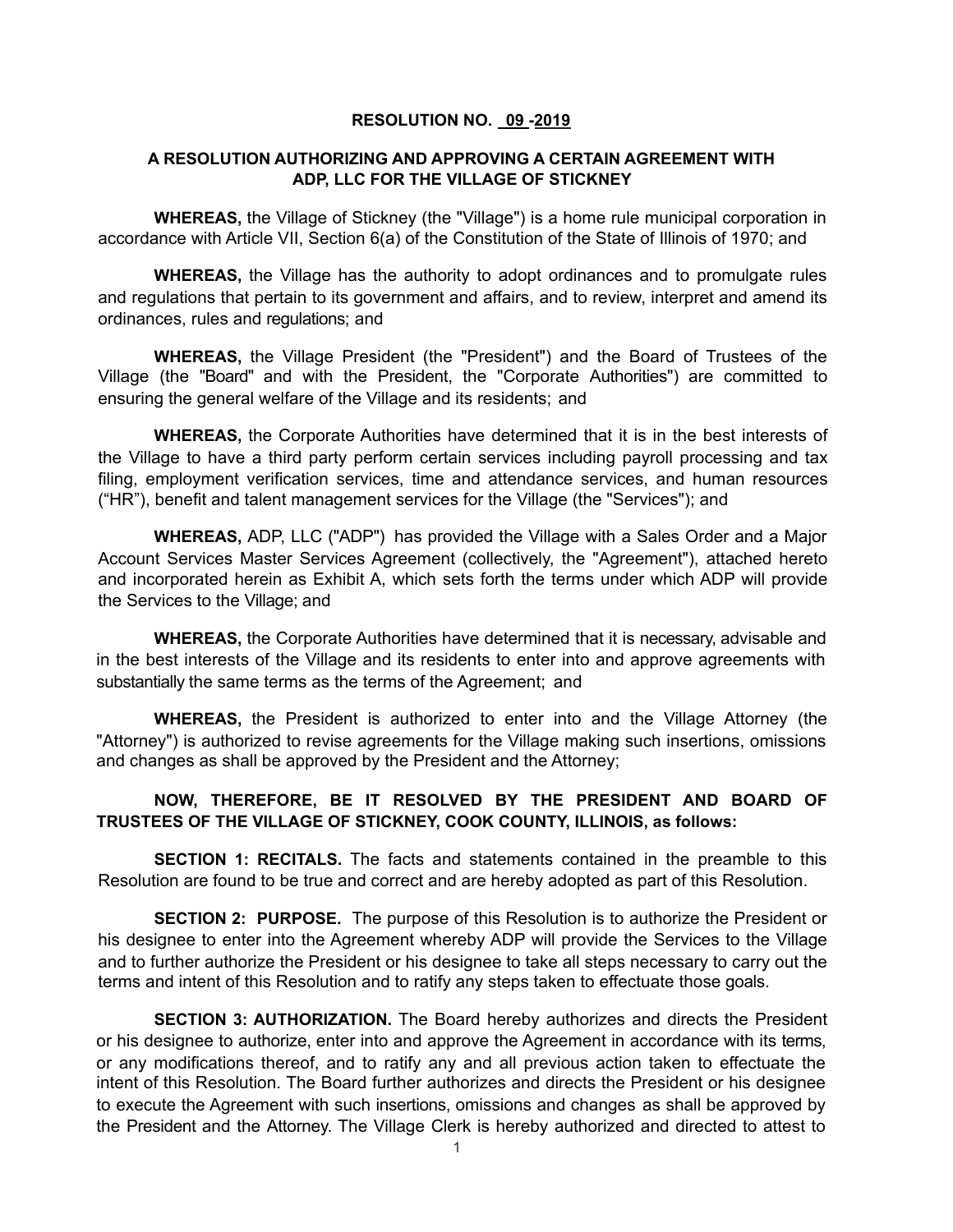and countersign the Agreement and any other documentation as may be necessary to carry out and effectuate the purpose of this Resolution. The Village Clerk is also authorized and directed to affix the Seal of the Village to such documentation as is deemed necessary. The officers, agents and/or employees of the Village shall take all action necessary or reasonably required by the Village to carry out, give effect to and consummate the purpose of this Resolution and shall take all action necessary in conformity therewith. To the extent that any requirement of bidding would be applicable, the same is hereby waived.

**SECTION 4: HEADINGS.** The headings of the articles, sections, paragraphs and subparagraphs of this Resolution are inserted solely for the convenience of reference and form no substantive part of this Resolution nor should they be used in any interpretation or construction of any substantive provision of this Resolution.

**SECTION 5: SEVERABILITY.** The provisions of this Resolution are hereby declared to be severable and should any provision of this Resolution be determined to be in conflict with any law, statute or regulation by a court of competent jurisdiction, said provision shall be excluded and deemed inoperative, unenforceable and as though not provided for herein and all other provisions shall remain unaffected, unimpaired, valid and in full force and effect.

**SECTION 6: SUPERSEDER.** All code provisions, ordinances, resolutions, rules and orders, or parts thereof, in conflict herewith are, to the extent of such conflict, hereby superseded.

**SECTION 7: PUBLICATION.** A full, true and complete copy of this Resolution shall be published in pamphlet form or in a newspaper published and of general circulation within the Village as provided by the Illinois Municipal Code, as amended.

**SECTION 8: EFFECTIVE DATE.** This Resolution shall be effective and in full force immediately upon passage and approval as provided by law.

(REMAINDER OF THIS PAGE INTENTIONALLY LEFT BLANK)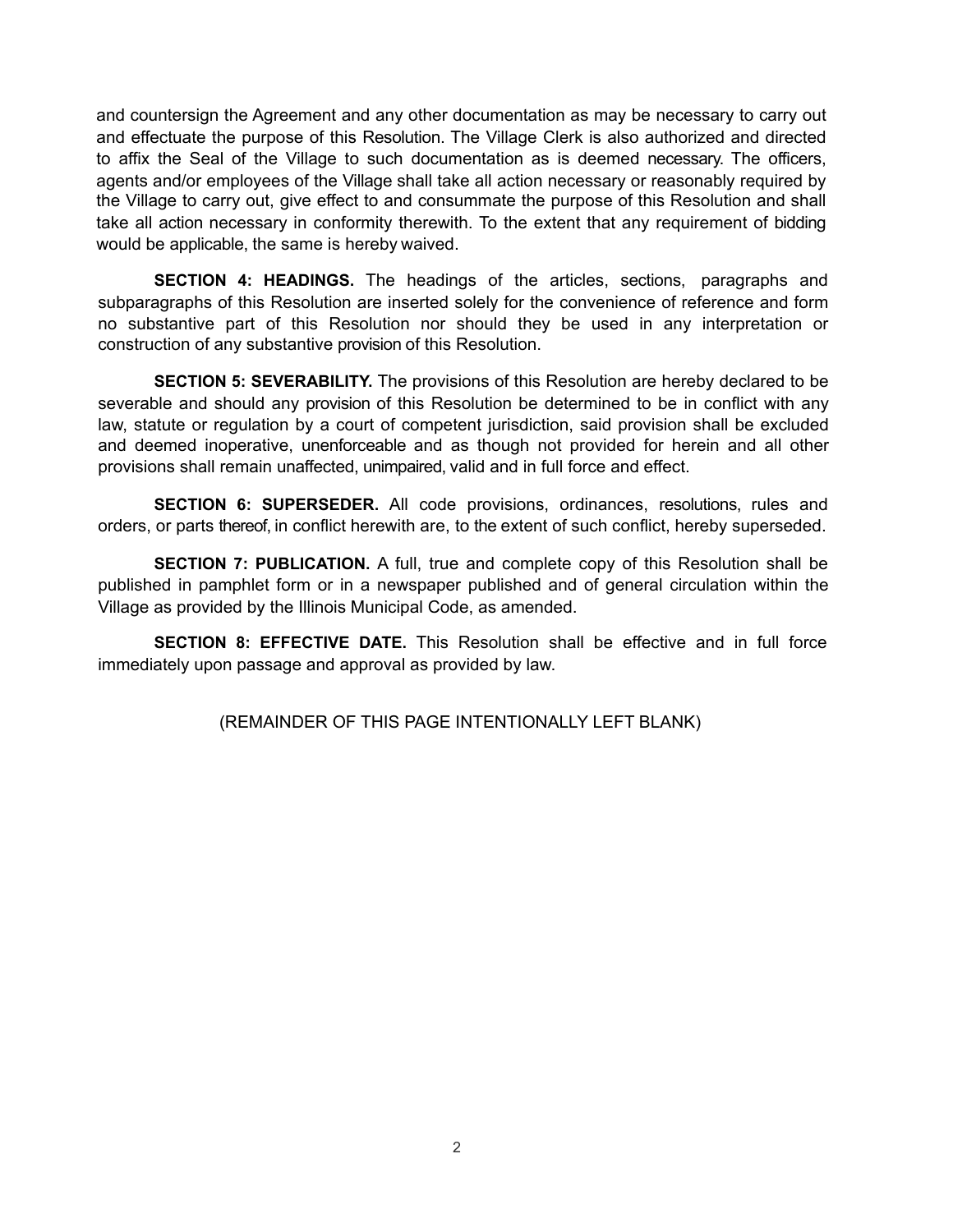PASSED this 21st day of May, 2019. AYES:

NAYS: Trustees Hrejsa, Kapolnek, Milenkovic, Savopoulos, Torres and White

ABSENT: none

ABSTENTION: none

APPROVED by methis 21 st day of <u>May,</u> 2019.

Jeff Walik, President

ATTESTED AND FILED in my office this 21st day of May2019

Audrey McAdams, Village Clerk